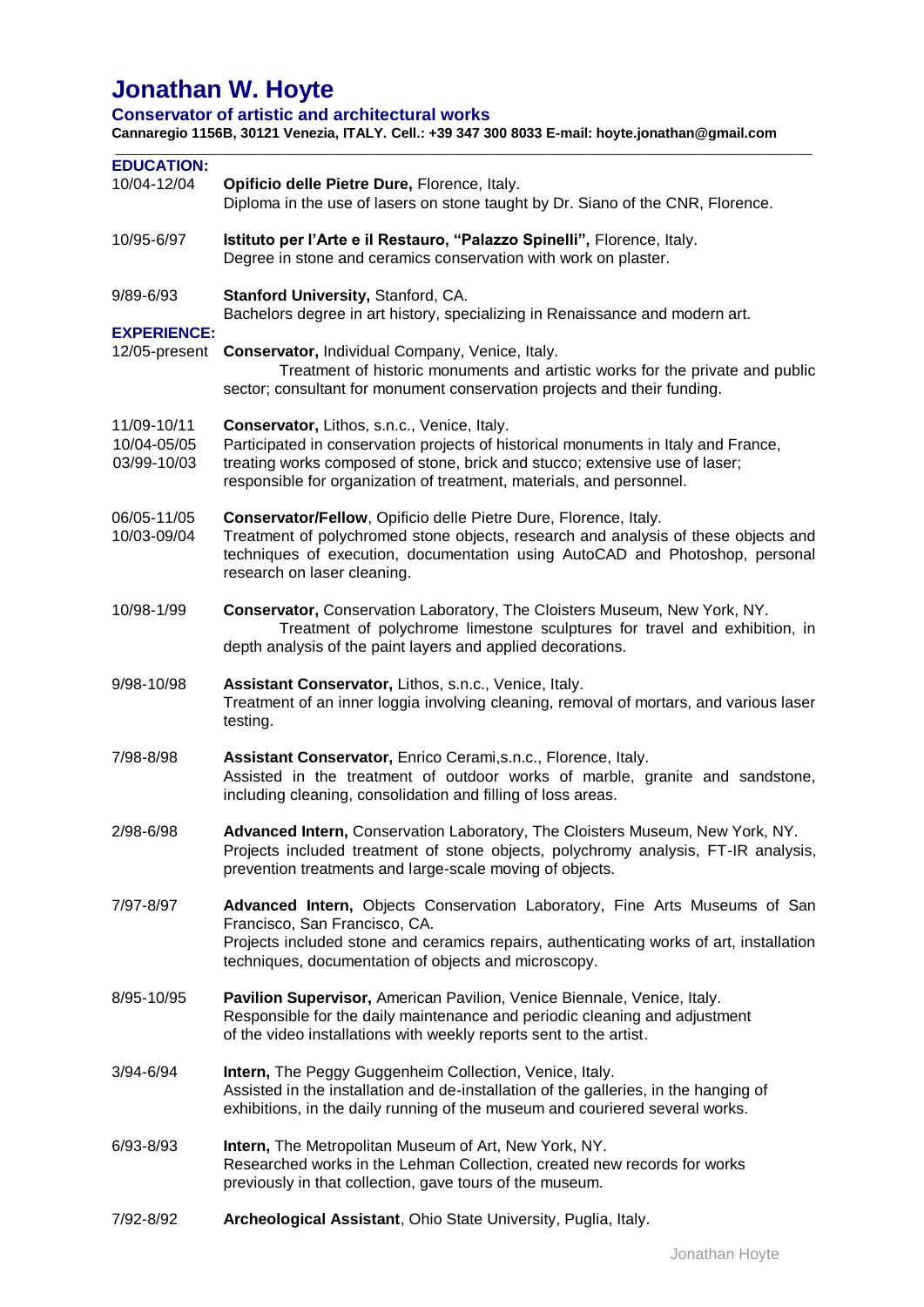Surveyed an area for potential dig sites, collected and cleaned pottery fragments, sorted Roman fragments according to type.

#### **CONFERENCES, PUBLICATIONS, AWARDS:**

**P**resentation "Indagini sul Pulpito di Pistoia", Salone di Restauro 2012, Ferrara, Italy.

**A**rticle "La campagna diagnostica sul pulpito di Giovanni Pisano nella chiesa di Sant'Andrea a Pistoia: una necessaria permessa al restauro conservativo", OPD Restauro, Centro Di, 2011.

Poster presentation "Use of laser ablation for the cleaning of white marble", LACONA IX, London, 2011.

**P**resentation "Laser cleaning", at the ICOMOS ISC conference "Stone: Marble at the New York Public Library", New York, 2009.

**A**rticle "Treatment Techniques for the Conservation of Limestone Monuments" Working with Limestone, Ashgate Publishers, 2008-2010.

**A**rticle "Benedetto da Maiano in Calabria. Il restauro della *Santa Caterina d'Alessandria* e del *San Sebastiano* di Terranova Sappo Minùlio", OPD Restauro, Centro Di, 2005.

**C**ontribution to the article "The Conservation of the Stone Elements in the Monumental Complex of Targu Jiu," World Monuments Fund, 2005.

**C**onservation Grant recipient from the Samuel H. Kress Foundation for fellowship at the Opificio delle Pietre Dure, 2003 with an extension in 2005.

**R**ecipient, together with the company Lithos, of the Gheorghe Vartic Prize for the best conservation treatment in Romania for 2003.

**G**rant recipient from the Gladys Krieble Delmas Foundation in order to research past conservation treatments in Venice, 2002.

**C**onference presentation on the use of laser cleaning on the Cathedral of Amiens, Kalamazoo Conference, 2000.

# **ADDITIONAL INFORMATION:**

**I**nvolved in the Stanford University Hannibal Alpine Archeological Expedition of Stanford University, 2007-2008.

**F**luent in Italian and French, read and speak German **H**ave translated various publications from Italian into English.

# **C**itizenship: United States of America

#### **REFERENCES:**

**Elisabeth Cornu,** Conservator, Objects Conservation Laboratory, Fine Arts Museums of San Francisco, San Francisco, CA.

**Carlo Lalli,** Chemical Analyst, Opificio delle Pietre Dure, Florence, Italy

**Michele Marincola**, Objects Conservator, Conservation Laboratory, The Cloisters Museum, New York, NY.

Paolo Pagnin, Conservator and Owner, Lithos, s.n.c., Venice, Italy.

**Laura Speranza,** Director of Ceramics and Metal Conservation, Opificio delle Pietre Dure, Florence, Italy.

**George Wheeler,** Research Scientist, Objects Conservation Laboratory, The Metropolitan Museum of Art, New York, NY.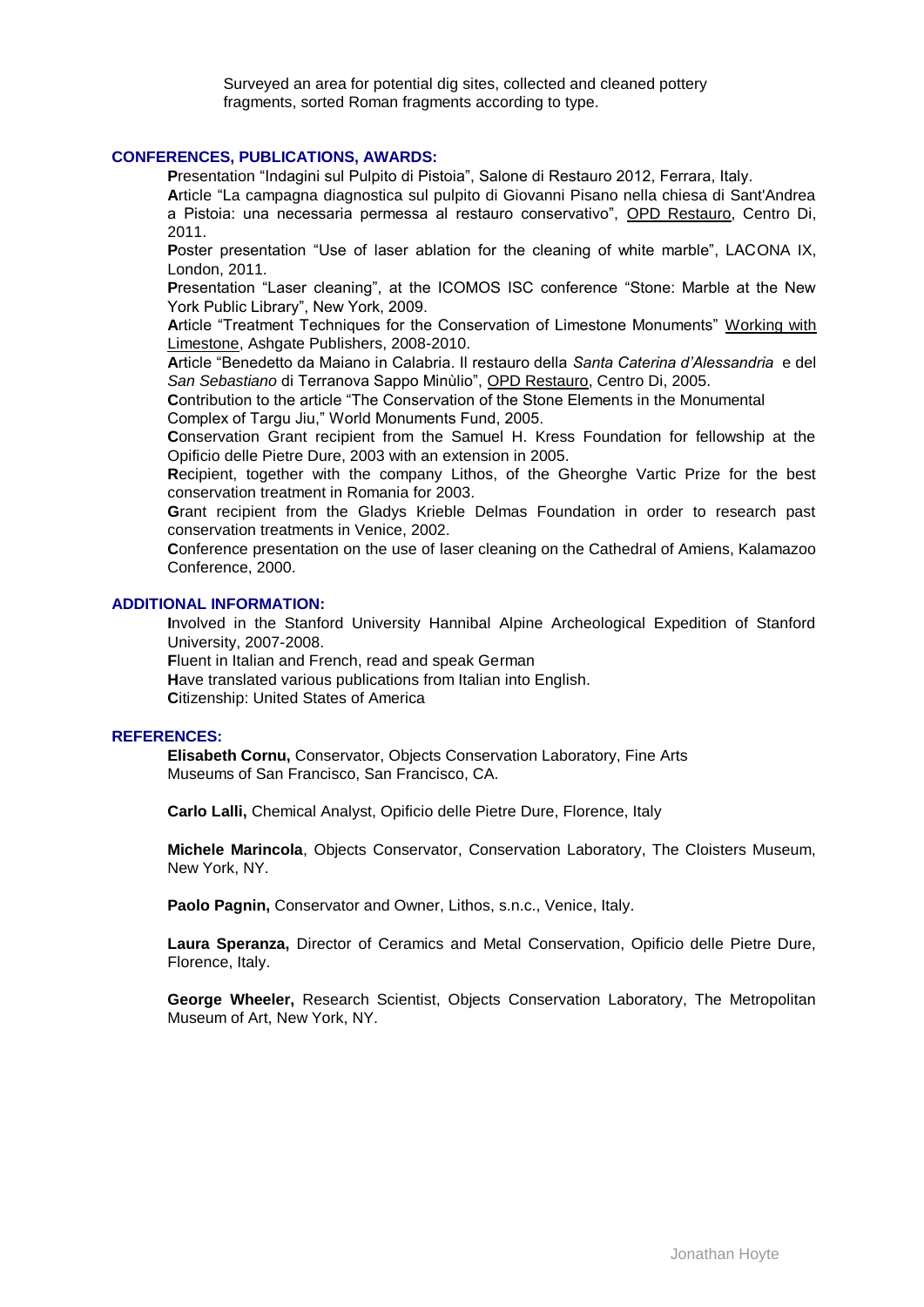#### **CONSERVATION INTERVENTIONS**

## **Consulting Projects:**

**Fondazione Villa Fabris, European Center for Heritage Crafts and Professions, Thiene, Italy.** Teaching of the stone conservation course with both theoretical and practical lessons.

#### **Opificio delle Pietre Dure, Florence, Italy**.

**Pulpit,** Giovanni Pisano, marble, 1301, Pistoia, Italy; Assistance in the search for funding sources.

#### **Lithos, s.n.c., Venice, Italy**.

**Basilica of Sant'Andrea,** Mantua, Italy; Assistance in the search for funding sources.

**Loggia,** Brescia, Italy;

Assistance in the search for funding sources.

**West Wing of the Clock Tower,** Venice, Italy;

Assistance in the creation of a global conservation plan and in the search for possible sponsors.

#### **New York University, Florence, Italy**.

**Portal,** campus at La Pietra, Florence, Italy; Recommendations for the conservation intervention to the portal.

#### **Interventions:**

**Procuratie Vecchie,** Istrian stone, XV century, Venice, Italy. Cleaning and laser cleaning of the facade, structural control and stabilization, responsible for the conservation work and organization of the work-site.

#### **New York Public Library,** Vermont marble, 1911, New York, NY, USA.

Laser cleaning of the sculptural groups found on the two lateral pediments of the façade, including daily organization and planning of the work.

#### **Church of San Barnaba,** Lorenzo Boschetti architect, marble, 1776, Venice, Italy.

Disassembly of upper section of the main altar, removal of iron staffs, insertion of stainless steel staffs, consolidation of the masonry, repositioning of stone cornice and stone angels, gluing of broken fragments, light cleaning. Work director for the project.

#### **Pulpit,** Giovanni Pisano, marble, 1301, Pistoia, Italy.

Dusting of the panels, investigation of the surface and structure, sampling of surface deposits and mortars, test sampling of cleaning methods to be used, formation of a conservation project for the entire monument.

# Palazzo Vendramin Calergi, 15<sup>th</sup> century, Carrara marble, Venice, Italy.

Cleaning of the marble capitals by mechanically pre-cleaning and the final removal of the black crusts with laser.

## **Palazzo Ca' Farsetti, Istrian stone, 17<sup>th</sup> century, Venice, Italy.**

Disassembly of a balustrade with the removal of metal pins, gluing of broken pieces, insertion of stainless steel pins, blocking them and the stone elements with molten lead, final repointing.

### **Water Portal, Istrian stone, 17<sup>th</sup> century, Venice, Italy.**

Cleaning of the stone elements, insertion of large Dutchman with pins, including the finishing of the surface, final re-pointing.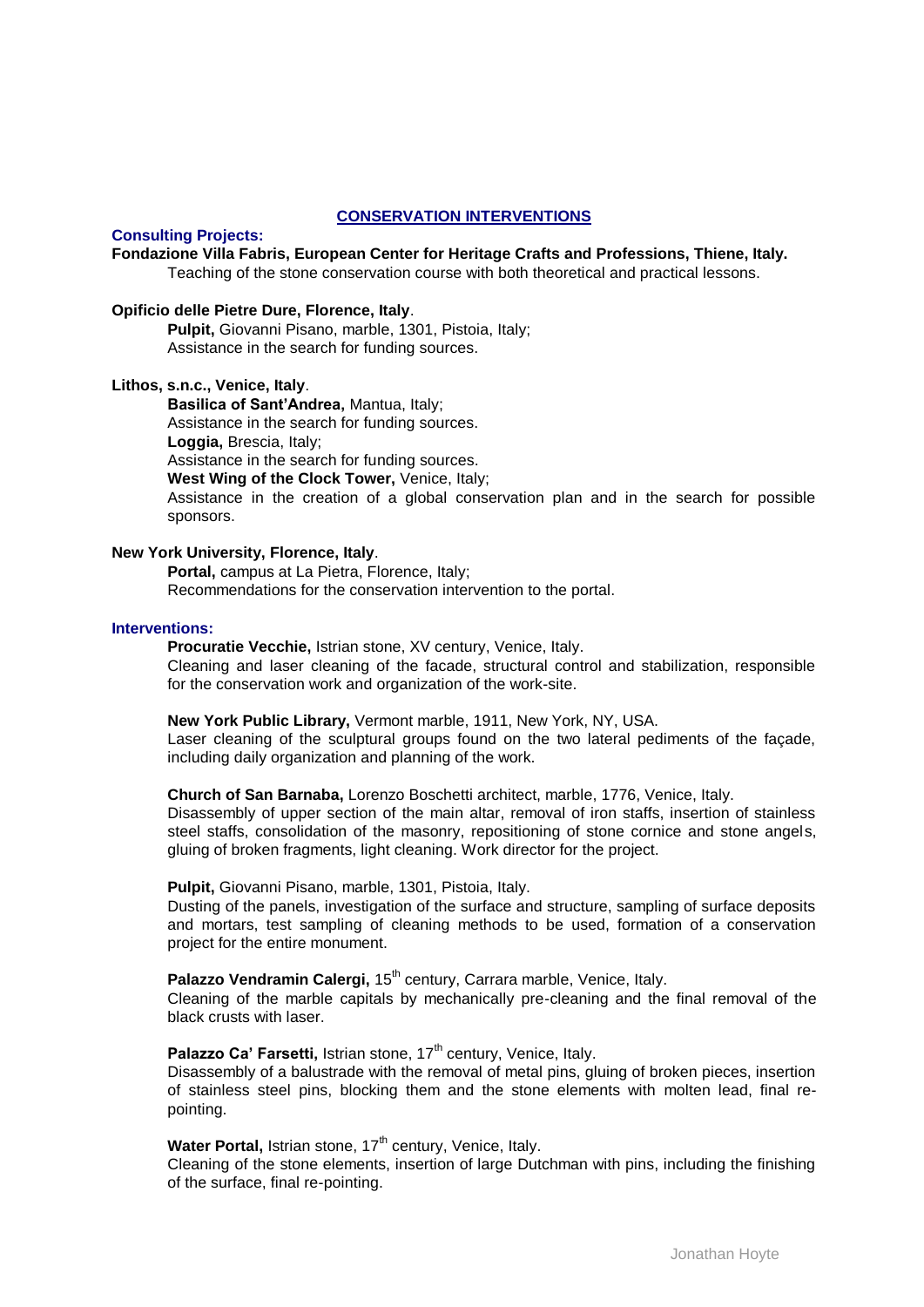**Palazzo Trevisan Capello, Istrian stone and ancient marble, 16<sup>th</sup> century Venice, Italy.** 

Cleaning, consolidation, structural stabilization of single stone elements, extraction and treatment of metal elements, adhesions, repointing and micro-repointing of the stone and marble of the façade. Coordination of the work operations and conservation methodology.

## **Palazzo Ravagnan, Istrian stone and** *graniglia***, early 20<sup>th</sup> century, Choggia, Italy.**

Cleaning, repointing and chromatic integration of the windows and balconies of stone and *graniglia*. Disassembly, cleaning, extraction of iron pins, re-adhesion and re-assembly with stainless steel pins of two statues in *graniglia.*

## Palazzo Lanza, Vicenza stone, 18<sup>th</sup> century, Padua, Italia.

Disassembly, treatment of metal inserts, structural consolidation, adhesion of fragments and re-assembly with stainless steel pins and mortar of two stone balconies.

West Wing of the Clock Tower, *marmorino* stucco and polychrome wooden ceiling, 17<sup>th</sup>-18<sup>th</sup> century, Venice, Italy.

Cleaning, consolidation and replacement of missing sections of the polychrome, wooden ceiling and supporting beams, with a final application of a protective wax; cleaning, consolidation, filling of fissures and final retouching of decorated *marmorino* ceiling and walls.

**Baroncelli Family Monument,** Sculptor: Giovanni di Balduccio, 1328/30, polychromed and gold-leafed Carrara marble, Santa Croce, Florence, Italy.

Cleaning of gold-leaf, polychromy and marble using various solutions and gels adapted for the monument, treatment of metal staffs, static analysis and investigation into its construction/re-assemblage, removal of old joins, repointing, graphic documentation with AutoCAD and Photoshop.

The Loggia, Botticino stone and other decorative stone, 15<sup>th</sup>- 16<sup>th</sup> century, Brescia, Italy. Responsible for the conservation of the main facade of the palace, including dry cleaning, laser cleaning, consolidation, re-pointing, chromatic integration, water run-off, organization of materials and personnel and planning with the architect in charge.

**Church of Saint Andrea, Brick and stucco, 15<sup>th</sup> century, Mantua, Italy.** 

Cleaning of the brick and stucco, filling of areas of missing brick, re-pointing of the fissures and cracks.

#### **Church of the Certosa,** Istrian Stone, Ferrara, Italy.

Structural stabilization of the tympanum of the portal and posing of two stone angels on top of the cornice of the tympanun in their original location.

*Saint Sebastian* **and** *Saint Catherine***,** Sculptor: Benedetto da Maiano, 1490s, Carrara marble, Terranova Sappo Minùlio (RC), Italy.

Cleaning of incrustations, resin and paint on the Saint Catherine, readhesion of her head; analysis and dating of paint layersof Saint Sebastian, removal of these layers, cleaning the stone of oils, establishment of his proper position and construction of a stable base.

*Gate of the Kiss, Table of Silence***,** Sculptor: Constantin Brancusi, travertine stone, Târgu Jiu, Romania.

Cleaning of the stone, removal of iron pins, re-pointing, planning a system for water run-off, investigation of the structure of the gate.

**Church of S. Giorgio dei Greci, 16<sup>th</sup> century, Istrian stone, mosaics, Venice, Italy.** 

Responsible for the conservation of the facade of the church, including cleaning, consolidation, re-pointing, chromatic integration, water run-off, organization of materials and personnel and planning with architect.

**Church of the Spirito Santo, 17<sup>th</sup> century, painted intonacco, Venice, Italy.** 

Cleaning, consolidation, filling of loss areas and in-painting of intonaccoed ceiling decorated with lime-based paints.

**Church of S. Nicolo dei Mendicoli,** founded 13<sup>th</sup> century, various marbles, Venice, Italy.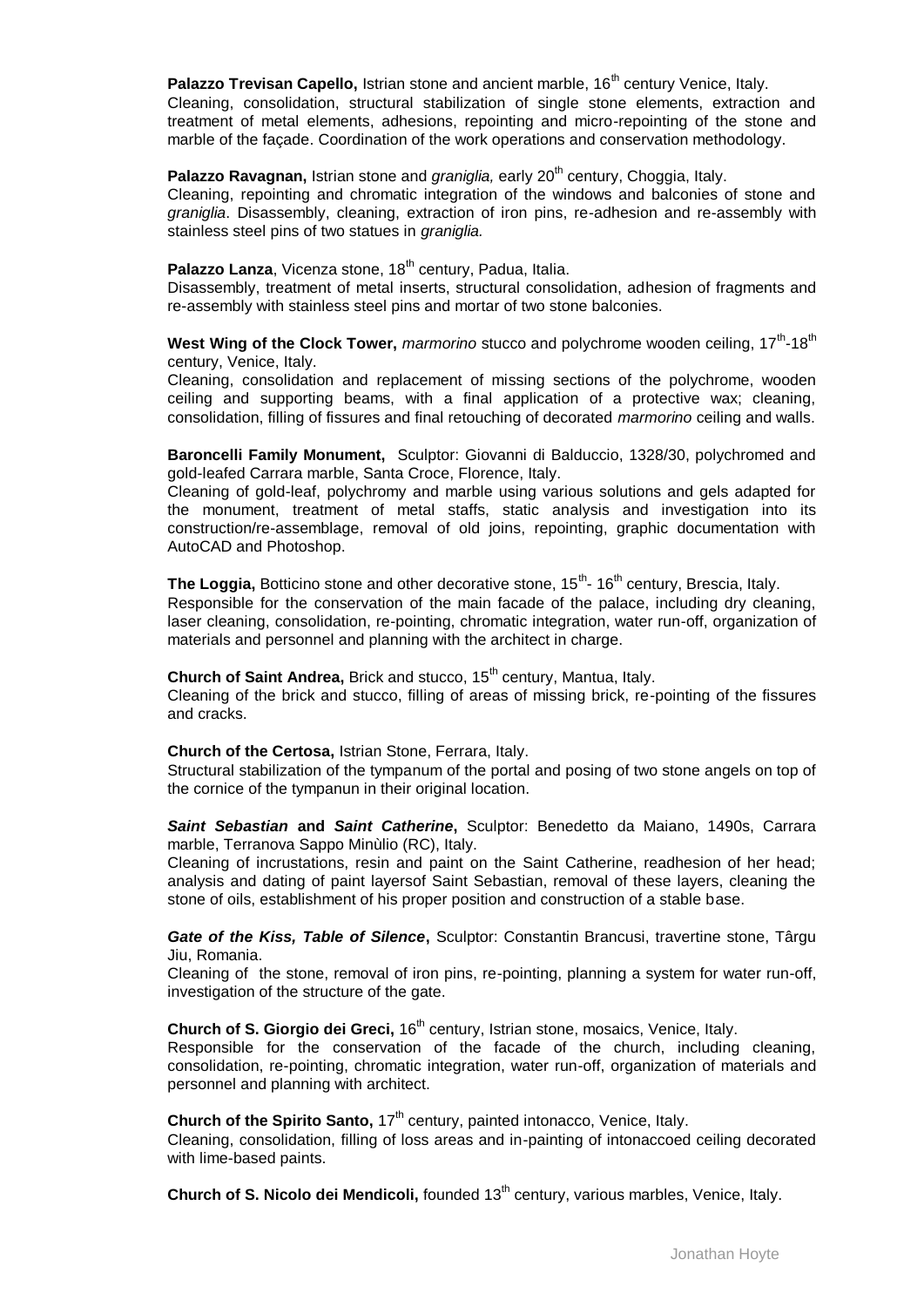Disassemblage and re-assemblage of marble pavements and balustrades for desalinization and for excavation and sanitization from rising damp from the underlying foundations.

**Double Arches,** 18<sup>th</sup> century, Istrian stone, Venice, Italy.

Raised and reset two exterior arches; process included positioning of stone blocks, lead pouring of the joins and staples, application of carbon fiber support, filling stone losses.

**Chapel of the Holy Name of God,** Church of SS. Giovanni e Paolo, 17<sup>th</sup> century, various marbles, Venice, Italy.

Cleaning of chapel using various solvents, removal and replacement of fills and joins, readhesion of marble slabs, application of protective wax.

**Scuola della Misericordia,** 16<sup>th</sup> century, stucco and stone, Venice, Italy. Consolidating, disassembling and re-attaching large segments of stucco architrave, adhesion of fragments of stone columns.

**Church of S. Maurizio,** 18<sup>th</sup> century, Istrian stone and limestone, Venice, Italy. Cleaning of facade using poultices and micro-air abrasion, removal and replacement of metal staffs, consolidation of limestone, laser cleaning of gilded areas, re-pointing.

**Church of Saint Nicolas, 19<sup>th</sup> century, limestone, Nantes, France.** 

Cleaning and consolidation of the spire and supporting tower of the church; problems including lichens, black crusts, extremely degraded stone, *scialbature* of cement; responsible for on-site work, materials and personnel.

Palace of Versailles, 17<sup>th</sup> century, limestone, Versailles, France.

Cleaning of statues, capitals and columns using biocide, poultices, micro- abrasion and laser; disassembling and remounting fractured capitals; integrating old fills.

**Grand Trianon, 17<sup>th</sup> century, various marbles, Versailles, France.** Cleaning of various colored marble, disassemblage and remounting of certain marble plaques, integration of missing areas, application of a protective coating to the marble.

**Ca' Pesaro,** 16<sup>th</sup> century, various marbles, Venice, Italy. Disassembling, leveling and reassembling of inlaid marble landings; treatment included cutting missing pieces, filling joins, cleaning of the stone.

Palazzo Lezze, 16<sup>th</sup> century, Istrian stone, Venice, Italy. Dismantling and reassembling balustrades of balconies, injections of mortar to consolidate the stone, filling of fractures and joins.

**Cathedral of Notre Dame, 13<sup>th</sup> century, polychromed limestone, Amiens, France,** Cleaning of the central portal of the cathedral of Notre Dame using poultices, micro- abrasion and laser; removal and refilling of joins, integrating old fills.

La Tour Blanche, 14<sup>th</sup> century, limestone, Issoudun, France. Cleaning of the interior stonework of a medieval tower using poultices, erasures and brushes.

**Virgin and Child**, early 16<sup>th</sup> century, polychrome limestone, The Cloisters Collection, New York.

Cleaned of dirt, disassembled and re-adhered fragments previously treated, consolidated paint layers, performed analysis of polychromy and wax brocades, retouched areas.

**Dormition of the Virgin, 15<sup>th</sup> century, polychrome limestone, The Cloisters Collection, New** York.

Cleaned of loose dirt and grime, consolidated paint layers, performed paint analysis, retouched areas.

**Loggia,** c. 1500, Istrian stone, Palazzo Ducale, Venice, Italy.

Preliminary washing of elements, removal of deteriorated mortars, cleaning of stone with poultices and micro-abrasion, testing of laser cleaning.